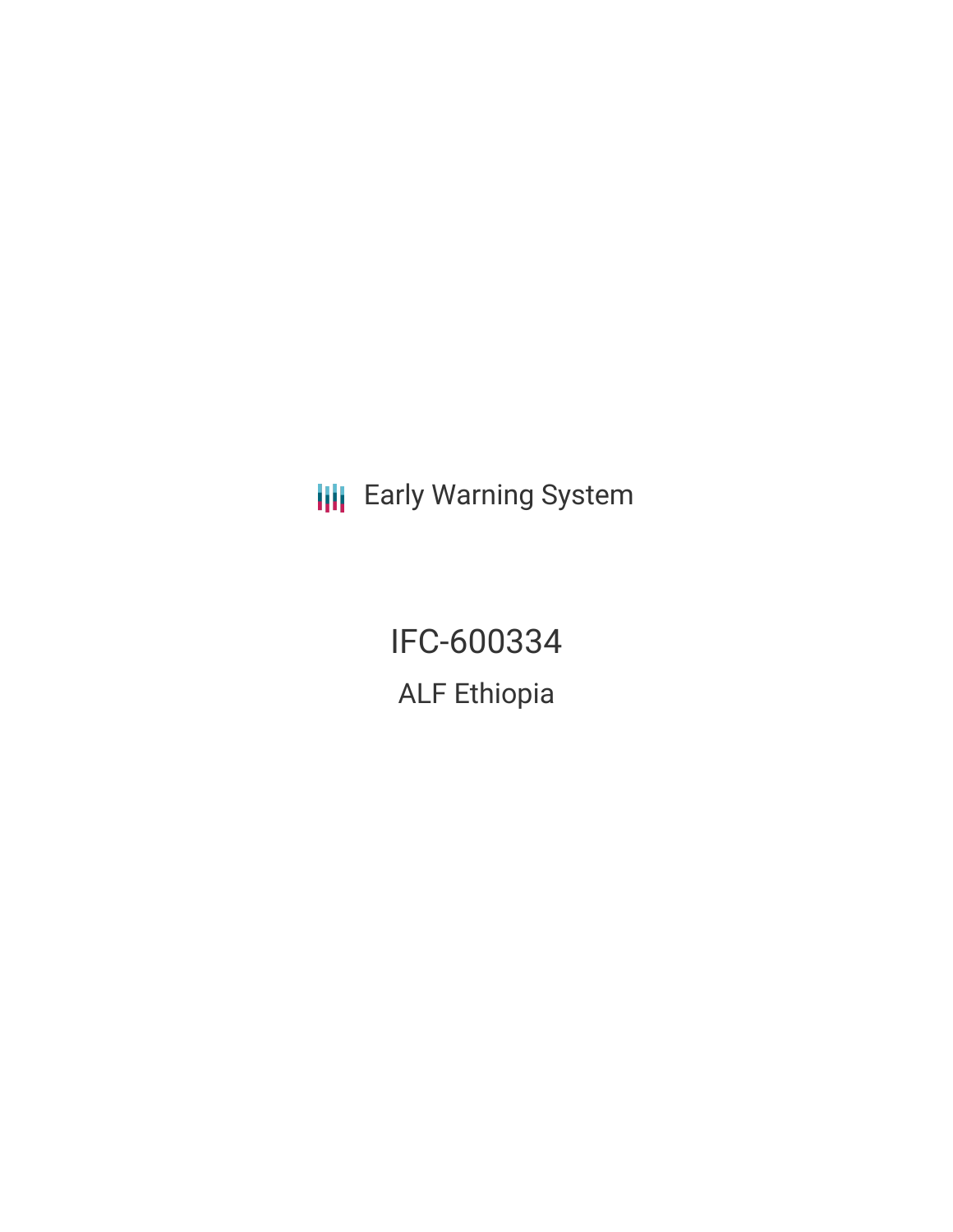# **Quick Facts**

| <b>Countries</b>               | Ethiopia                                |
|--------------------------------|-----------------------------------------|
| <b>Financial Institutions</b>  | International Finance Corporation (IFC) |
| <b>Status</b>                  | Approved                                |
| <b>Bank Risk Rating</b>        |                                         |
| <b>Voting Date</b>             | 2017-12-20                              |
| <b>Sectors</b>                 | Finance                                 |
| <b>Investment Type(s)</b>      | <b>Advisory Services</b>                |
| <b>Investment Amount (USD)</b> | \$1.00 million                          |
| <b>Project Cost (USD)</b>      | $$1.00$ million                         |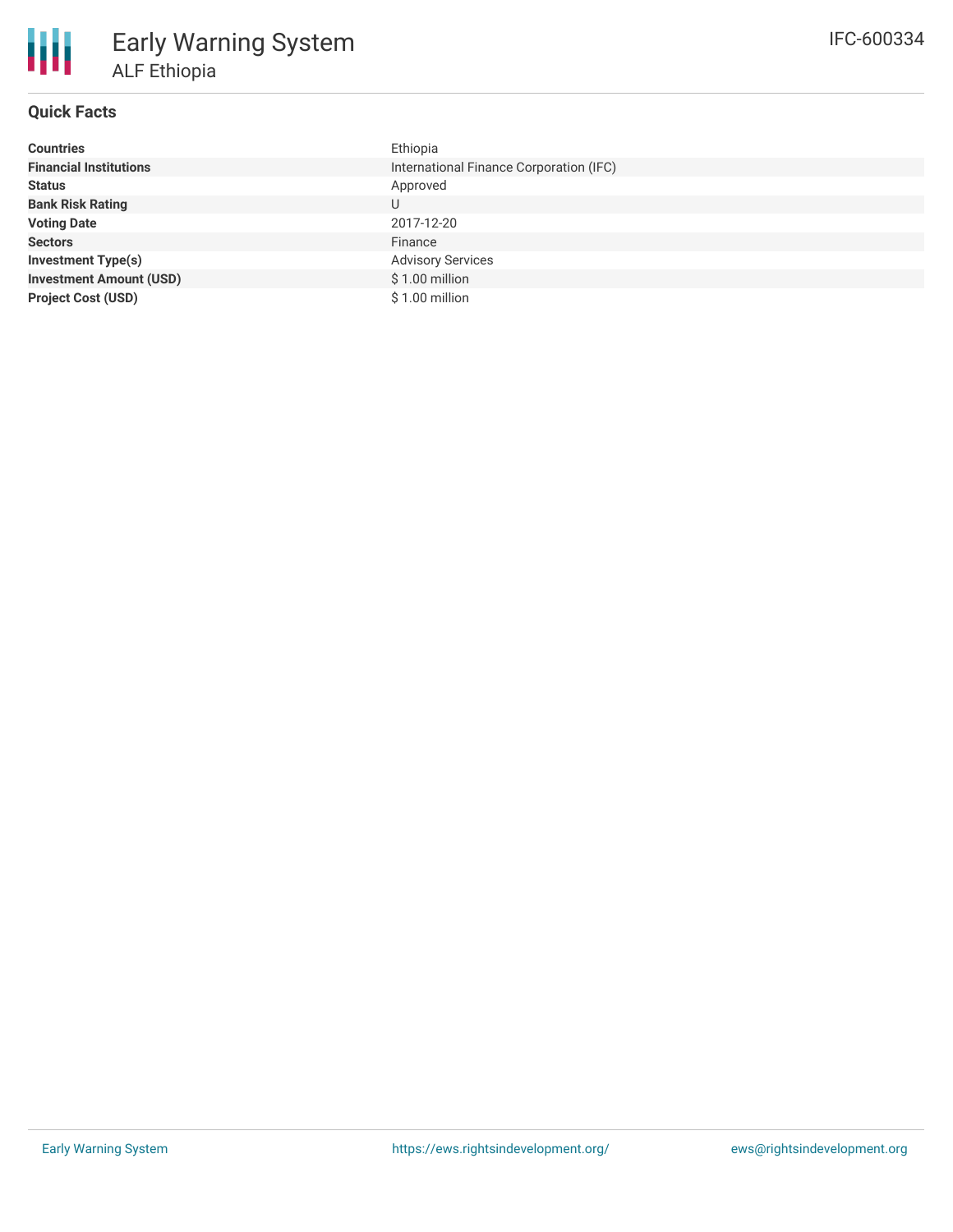

### **Project Description**

According to IFC website, the project intends to facilitate access to finance for small and medium enterprises through the development of a sustainable leasing industry. It will do this by working at the regulatory, financial institution, market and firm levels. Specifically, the ALF II in Ethiopia will work to:

1) Help promote leasing legislative and regulatory reforms in Ethiopia (regulatory level);

2) Provide leasing business advisory support to leasing companies, and in doing so, contribute to the increase of leasing transactions in Ethiopia by the end of December 2020 (financial institutions level);

3) Provide skills development and knowledge transfer to leasing stakeholders to continue the development of leasing in Ethiopia; and

4) Strengthen the awareness and capacity of select SMEs to access leasing financing as a way to meet their equipment needs and make them more economically viable and active (firm level).

Further, for the environmental and social risks and impacts, the IFC team has screened this project to assess consistency with IFC's Performance Standards.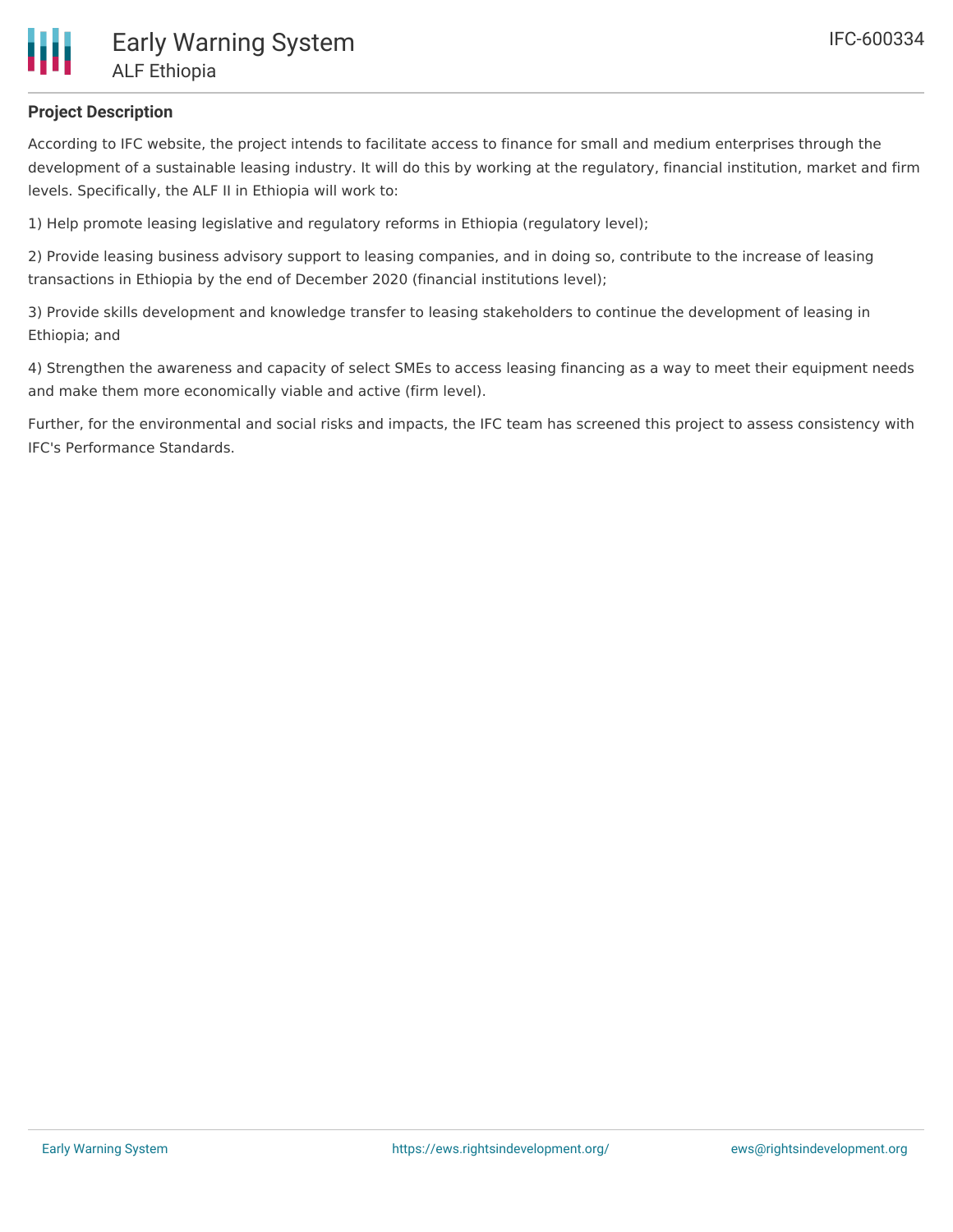### **Investment Description**

• International Finance Corporation (IFC)